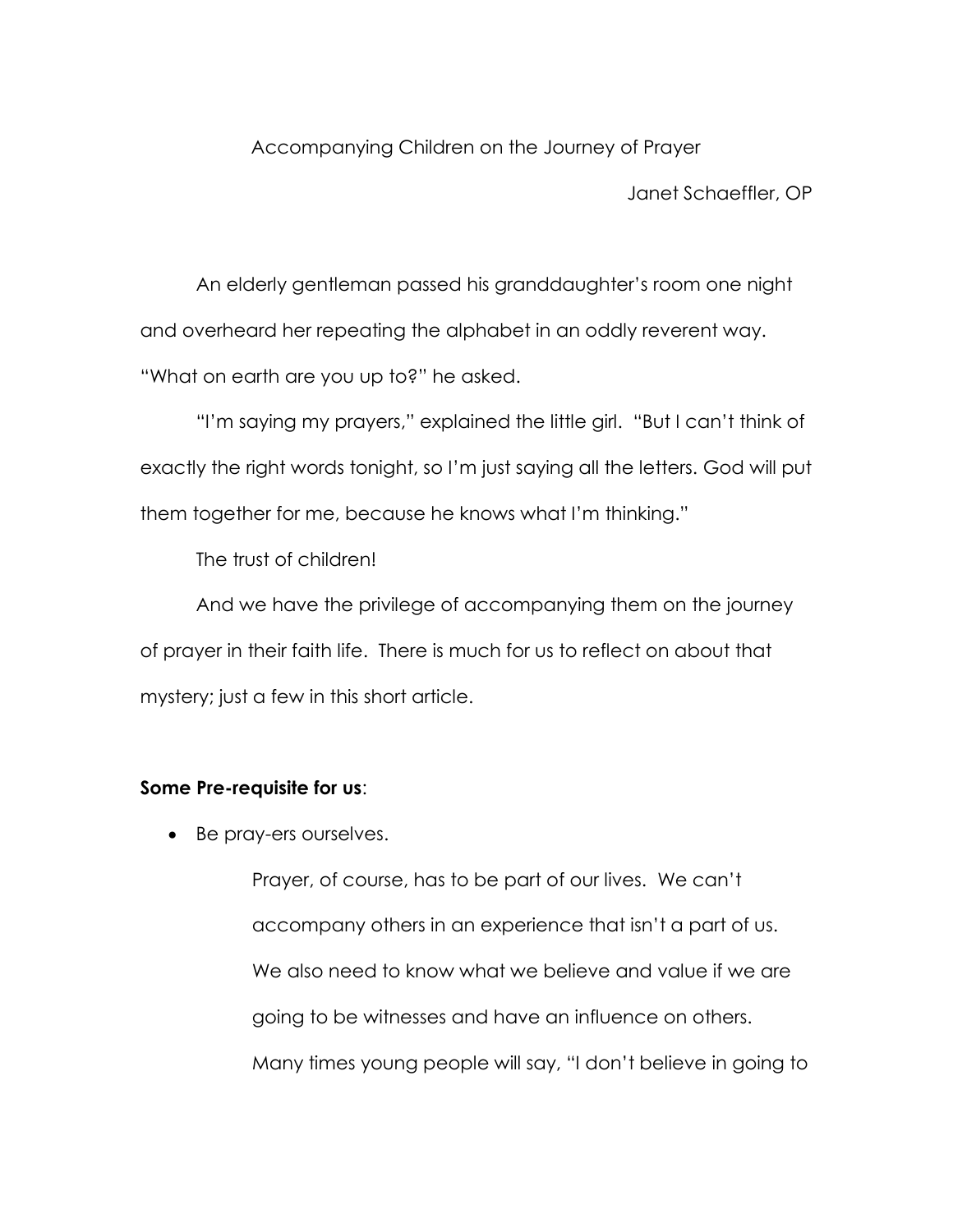church; I can pray at home just as well." I think what they're really saying is, "Tell me why you go to church."

 We need to constantly remind ourselves we don't "teach" children to pray.

> Prayer is like the common cold. It's caught, not really taught. In reality, prayer is a gift from God. As catechists (and parents), we prepare the soil, we set the environment, but prayer happens because of the relationship between the child and God.

## **Characteristics of Children:**

In many ways, it's easy to accompany children on the journey of prayer. They are natural pray-ers. They have a unique relationship with God.

- *They love to pray.* Once when three of my nieces were spending the night, they said, "Can we do the fun prayer we did the last time?" (Saying thank you for things for each letter of their name) But then they asked me to come up with a new prayer because they said that they now did that one a lot at home.
- *They are capable of deep prayer.* During a faith formation session, an 11-year old boy asked, "How do I know if it's God talking to me or my own brain talking to itself?" After thinking about it for two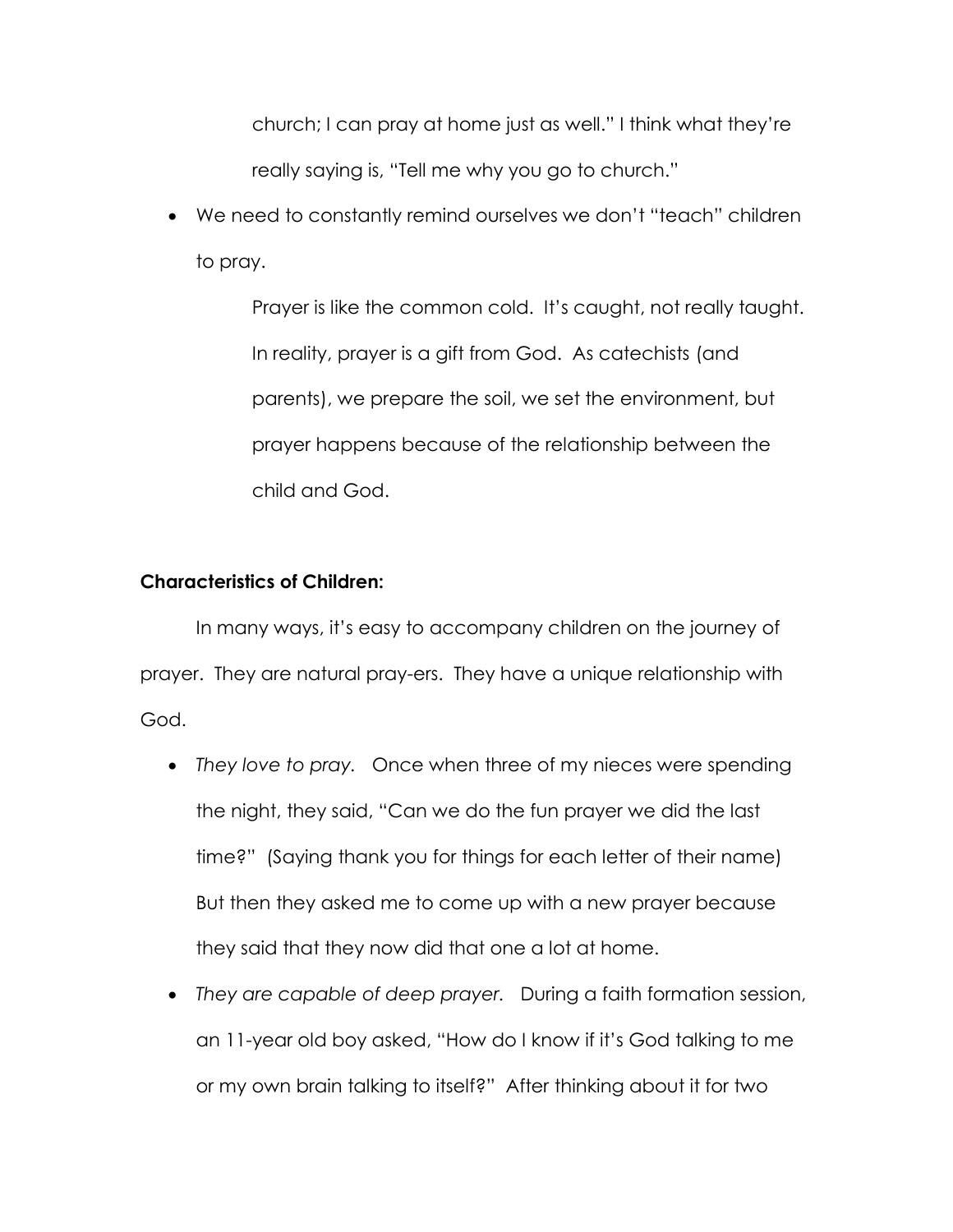weeks, he answered his own question, "When I get quiet after playing ball or watching TV, then it's me talking to myself. When I get empty; you know, like an empty piece of paper, then it is God.

 *They know that God is real, a friend, always there*. During a health test in school, a young friend of mine, had this question: "Beth's mother is in the hospital and Beth feels scared. What can she do?" My friend's answer was: "She can pray for her or she can do something to get her mind off of it." It was marked wrong because the right answer was "talk to someone." Anne went to her teacher and said, "I think you should give me at least half credit. God is Someone and I talk to God all the time."

**Some attitudes to develop about prayer** (because that is our goal – to lead our youngsters to be prayerful people all of their lives):

*Prayer is about relationship/friendship with God*.

Sometimes children (adults!) think of prayer either in the same category as politeness (you have to say grace before you can eat) or as a last resort means of trying to get something we want. Rather, prayer is natural to life. It's who we are. We pray because we want to; we pray because we're connected to God. We can't not pray.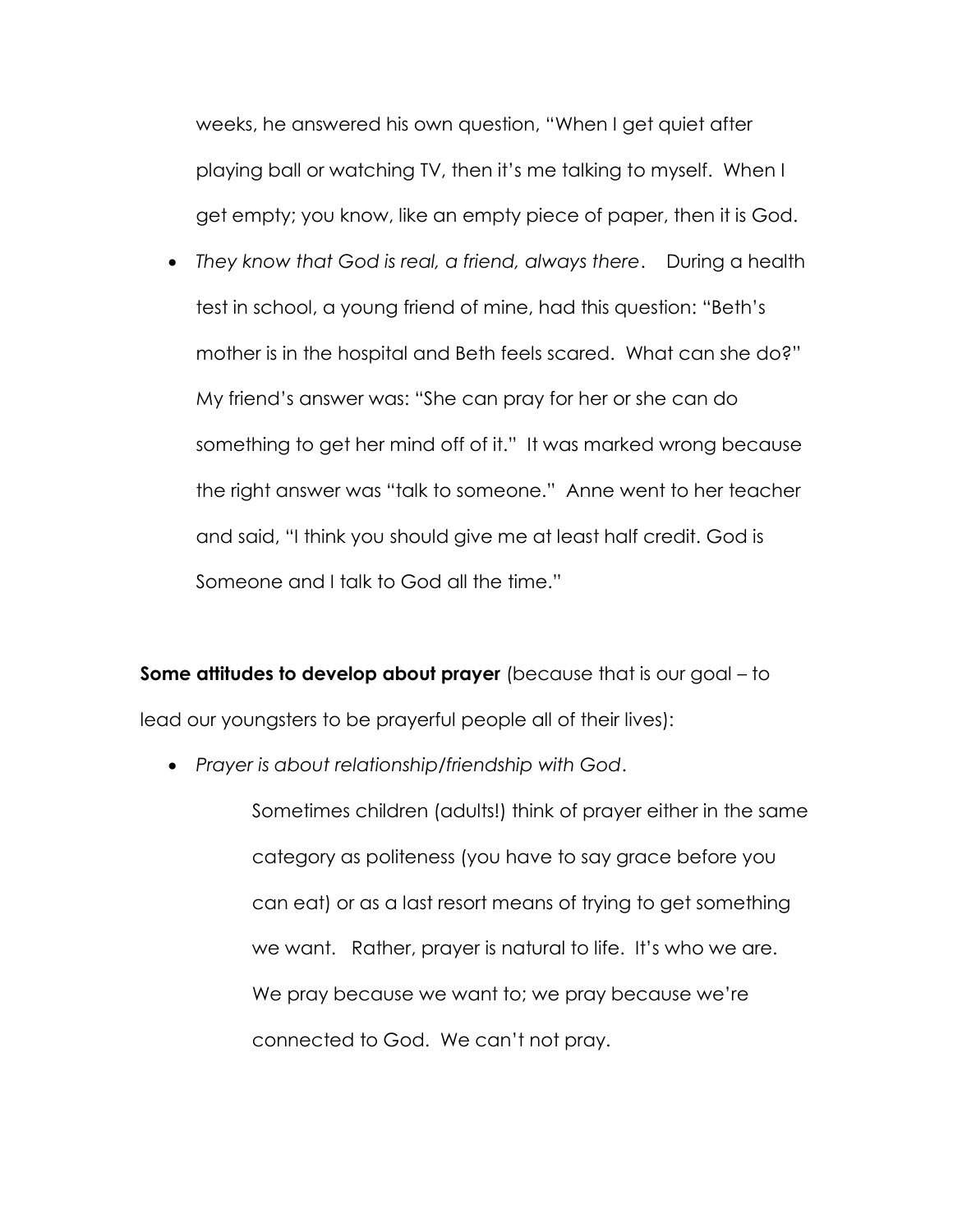- *There are many ways to pray*. Prayer can be adoration, thanksgiving, sorrow or petition. Within those four categories, there are myriad forms that prayer can take. As catechists, we have such a privilege (and responsibility) to share many different kinds of prayer with children.
- *God is always with us; we just need to be aware*. Sometimes our prayers ask God to "come and be with us." When we pray in that manner, I always wonder: what are we teaching one another, especially our youngsters? Don't we believe that God is always with us? Perhaps our prayers need to pray, "Loving God, we know you are with us. Please slow us down so we can be more aware of all the ways your love is around us today."
- *Do everything you can to make prayer more personal.* 
	- Simplify the language of prayer. Even inviting children to pray by asking the question, "what are you thankful for?" might bring blank stares. You might begin by asking, "What made you happy today?" After their answers, turn those responses into a prayer of thanks.
	- Assure children/youth that they can always tell God exactly how they feel. No feeling is beyond the realm of prayer.